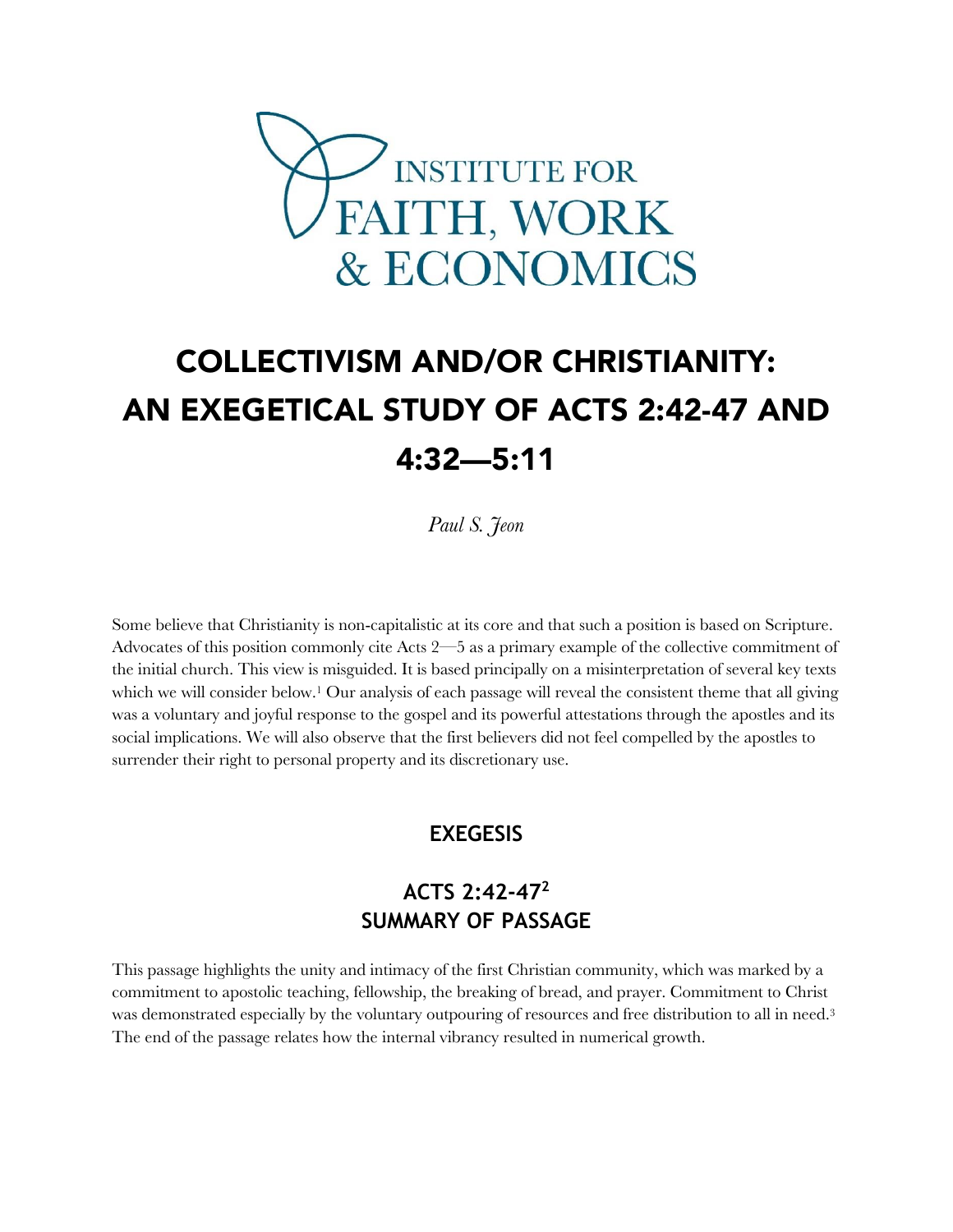#### **TRANSLATION<sup>4</sup>**

*Acts 2:42-47: <sup>42</sup> And they were devoting themselves to the teaching of the apostles and to the fellowship and to the breaking of bread and to the prayers. <sup>43</sup> And fear was coming upon every soul, and many wonders and signs were coming through the apostles. <sup>44</sup> And all who had faith were together and having all things in common, 45 and were selling their possessions and the belongings and were distributing these to all as any were having need; <sup>46</sup> and daily, attending together the temple and breaking bread from house to house, they were receiving their food with glad and grateful hearts, <sup>47</sup> praising God and having gratitude towards the entire people. And the Lord added to those who were being saved daily.* 

**2:42.** This is a description of the first Christian community. The four activities capture what the first Christians did following their conversion in response to the gospel message. Luke's main burden, however, is not to focus on these four activities *per se* but to stress the profound unity and intimacy this community shared through the Spirit.<sup>5</sup> The participle *proskarterountes* first occurs in 1:14, highlighting the united devotion of Jesus' remaining disciples, the women who had followed Jesus, Mary, and the rest of Jesus' earthly family. Its occurrence here is certainly intentional, communicating how the initial band of followers has expanded to include the new believers who have accepted the gospel and have been baptized (2:41).

The four activities named are the teaching of the apostles, the fellowship, the breaking of bread, and the prayers. These four activities should be understood as two main commitments—a commitment to apostolic teaching and a commitment to fellowship.<sup>6</sup> The specification of "the teaching of the *apostles*" highlights the unique authority and status they had among the first believers.<sup>7</sup> After all, it is the apostles who uniquely received Jesus' commandments through the Spirit (1:2). The importance of the twelve is reiterated by the need to replace Judas with Matthias (1:26). The first recipients of the gospel turn to these apostles for guidance on how they ought to respond to the gospel (2:37). The phrase "the teaching of the apostles," then, communicates not only the priority of teaching and learning among the first believers but also the authority of the apostles. In short, the first mark of the first Christian community is a commitment to Jesus' revelation uniquely entrusted to the apostles.<sup>8</sup>

"Fellowship" *(koinonia)* is a term found in Greco-Roman literature to express the mutuality and commitment characteristic of marriage.<sup>9</sup> In the given passage it is clear that such mutuality is expressed by both shared activity and shared possessions. The intimacy implied is made explicit by the following phrase "the breaking of bread." It is unclear whether Luke is referring to the Lord's Table<sup>10</sup> or perhaps to a larger meal shared by church members<sup>11—if</sup> not both<sup>12—</sup>although the latter is more likely.<sup>13</sup> Either way, as is the case today, this specific form of fellowship signaled friendship and intimacy, which was extraordinary given that such meals broke the pattern of eating only with those of a similar socioeconomic-ethnic background. Moreover, the use of the phrase "breaking of the bread" occurs only once elsewhere, in Luke 24:35: it is through the "breaking of the bread" that the disciples in Emmaus come to perceive Jesus. There may be a subtle reference here to the unique recognition and acceptance of the risen Lord Jesus that bound the new converts. Finally, the devotion to prayers echoes the description of the first believers found in  $1:14-15$ ,<sup>14</sup> reiterating how the new community represents an expansion of the original praying 120.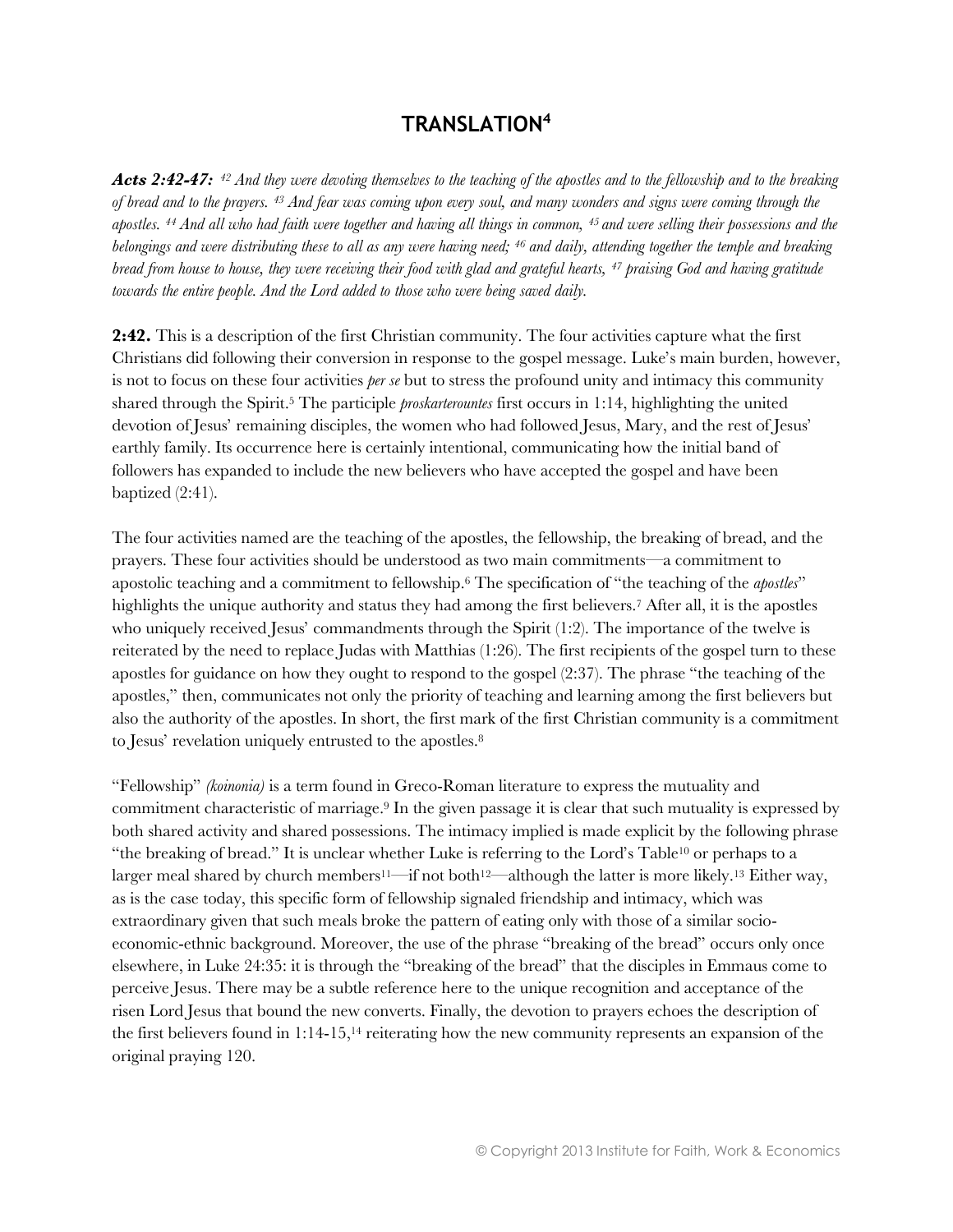**2:43.** In the first half of verse 43 Luke notes "fear was coming upon every soul." "Fear" (*phobos*) occurs throughout Luke's Gospel to express awe in response to divine intervention (e.g., Luke 1:12; 2:9) and Jesus' miracles (e.g., Luke 5:26; 7:16). Undoubtedly it has a similar sense here and provides much insight into the devotion described in 2:42 and the overwhelming generosity soon to be detailed: the impetus for this group was "a joyful, trembling sense of awe."<sup>15</sup> "Every soul" (*pasē psuchē*) is a reference to the three thousand "souls" (*psuchai*) added by the Lord. Luke's point is that the entire Christian community continued to experience a deep and supernatural sense of awe and joy.

In the second half of verse 43, Luke specifies that such fear was in response to the manifestation of the many signs and wonders coming through the apostles. The phrase "wonders and signs" (*terata kai sēmeia*) is intentional, harkening back to "Jesus of Nazareth, a man attested to you by God with mighty works and wonders and signs (*terasi kai sēmeiois*) that God did through him in your midst" (Acts 2:22). Thus Luke's emphasis is as much on the continuity between Jesus and his disciples as on the miracles themselves; it is the risen and exalted Lord who is continuing his work through his anointed apostles and confirming their authority through such wonders and signs.<sup>16</sup> Moreover, the repeated reference to "apostles" reiterates the unique power and authority of these men within this community.

**2:44.** The wording of verse 24 merits careful attention. A literal translation reads: "But all who have faith were together and had all [things] fellowshipped." The first use of "all" (*pantes*) in this verse refers back to "all (*pas* $\vec{e}$ ) soul" in 2:43. The "all" who have experienced God's power through the apostles' signs and wonders are further described as "those who have faith" (presumably) in the gospel taught by the apostles. All these gospel-believers were together (or in a single place)<sup>17</sup> and had "all" (*hapanta*) in "common" (*koina*) or—to be consistent with the translation "fellowship" (*koinōnia*) in 2:42—"all" had "all fellowshipped." This is Luke's way of expressing that all had adopted an attitude of mutuality, sharing their individual material possessions with one another as fellow members of the household of faith.<sup>18</sup> Such pooling of possessions was not imposed on them by the apostles but was a voluntary response born out of a sense of spiritual unity and mutual care.<sup>19</sup>

**2:45.** Both imperfect verbs "were selling and were distributing" (*epipraskon kai diemerizon*) are iterative in force; that is, *as* the first community members perceived need, they sold their "possessions and belongings" and distributed them accordingly.<sup>20</sup> Such transactions did not happen overnight, nor were they forced by the apostles. They were progressive and voluntary as the community became more cognizant of one another's needs and more convicted of their common bond in Jesus Christ. The use of the pronoun "all" (*pasin*) reiterates the absence of discrimination and the profound unity of the first community. All who had need received from those with plenty, since they were all of one faith.

**2:46.** That Luke seeks to reiterate the expansion of the original gathering described in 1:14 to include the recent converts is evidenced by the exact repetition of the phrase "devoting together" (*proskarterountes homothumadon*) in 2:46. The mention of daily devotion "to the temple" reflects "the Jewish character of their faith in this early period."<sup>21</sup> This should not surprise us, as Jesus and his disciples regularly attended the temple. Luke notes, however, that their fellowship went beyond the formal boundaries of the temple. The phrase "breaking bread from house to house" is not a reference to the Lord's Supper but to meals shared together. Luke's concern is to reiterate how the new community began to connect in profoundly intimate and familial ways. In addition, Luke highlights the overwhelming joy the new community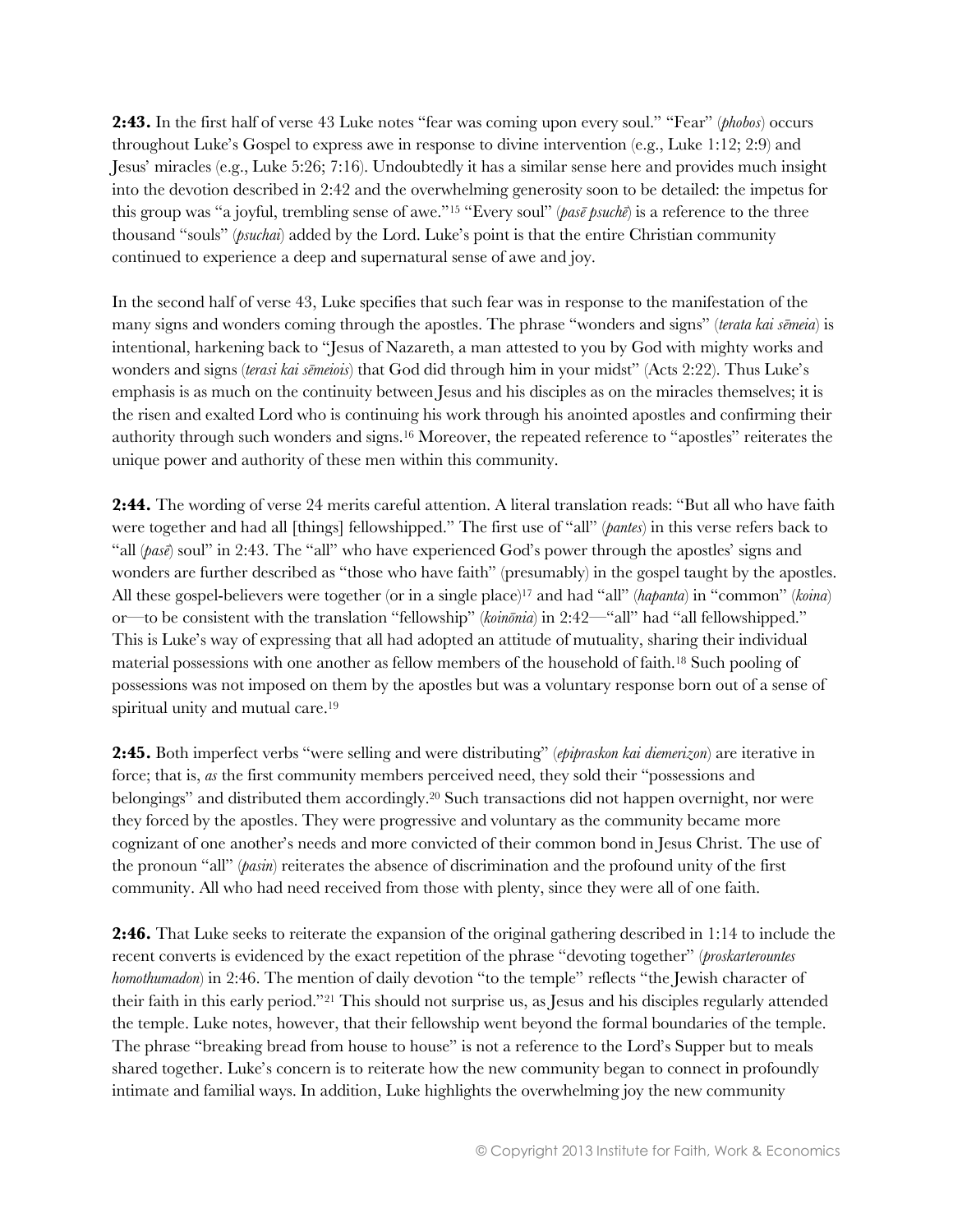experienced: "they received their food with glad and grateful hearts." The sense is that such fellowship did not stem primarily from obligation or selfish motives but from genuine gladness and sincerity of heart as a result of the Spirit.

**2:47.** Verse 47 continues the note of joy shared among the first believers, specifying that they were praising God. The verb "praise" (*aineō*) occurs only a few times in Acts (2:47; 3:8, 9). It appears early in Luke to describe both the angels' and shepherds' reaction to God's manifestation of salvation in Jesus Christ. Its appearance in 2:47 suggests that the believers are rejoicing similarly because of the good news of salvation that has come to them. Luke also notes that this new community enjoyed "favor towards the entire people." The term "people" (*laon*) is probably to be understood in contrast to the three thousand souls who were saved through Peter's message (2:41) and are referenced in this passage as "all" (2:43, 44, 45). Although persecution would soon come to the church, for the time being the radical unity and philanthropy of this new community seemed to elicit the admiration of even those who were not part of the community.

Such a vibrant community did not remain static. Luke concludes this passage with the note—echoing 2:41—that "the Lord added to those who were being saved." What is clear is that the Lord is the subject. It is the Lord who is ultimately doing the work of expanding the initial community of faith.<sup>22</sup> This is consistent with Luke's overall theology that salvation belongs to the Lord.

# **ACTS 4:32-37 SUMMARY OF PASSAGE**

Acts 4:32-37 clearly echoes what we have already seen in 2:42-47, reiterating the unity, generosity, and spiritual vibrancy of the recent converts and the authority of the apostles. Luke, however, notes a specific individual among the community (Barnabas) in order to set up a contrast with Ananias and Sapphira, who will appear in the very next passage.

## **TRANSLATION<sup>23</sup>**

*Acts 4:32-37:<sup>32</sup> And the multitude of those who had faith was one heart and soul, and not one was saying that any of the things he possessed was his own; rather for them all things were in fellowship. <sup>33</sup> And with great power the apostles were giving their testimony to the resurrection of the Lord Jesus, and great grace was upon them all. <sup>34</sup> For there was not a needy person among them, for as many as were owners of lands or houses, selling [them] they brought the proceeds of what was sold <sup>35</sup> and laid it at the apostles' feet, and distributed to each according to someone who had need. <sup>36</sup> And Joseph, who was called Barnabas from the apostles (which means son of encouragement), a Levite, a native of Cyprus, <sup>37</sup> a field that belonged to him selling [he] brought the money and laid it at the feet of the apostles.* 

**4:32.** Luke initiates this section by highlighting that "the multitude of those who had faith" were so intimately united that none regarded his possessions solely for personal gain but for the benefit of all believers. Luke says nothing at all about any sort of imposition made by the apostles, even though they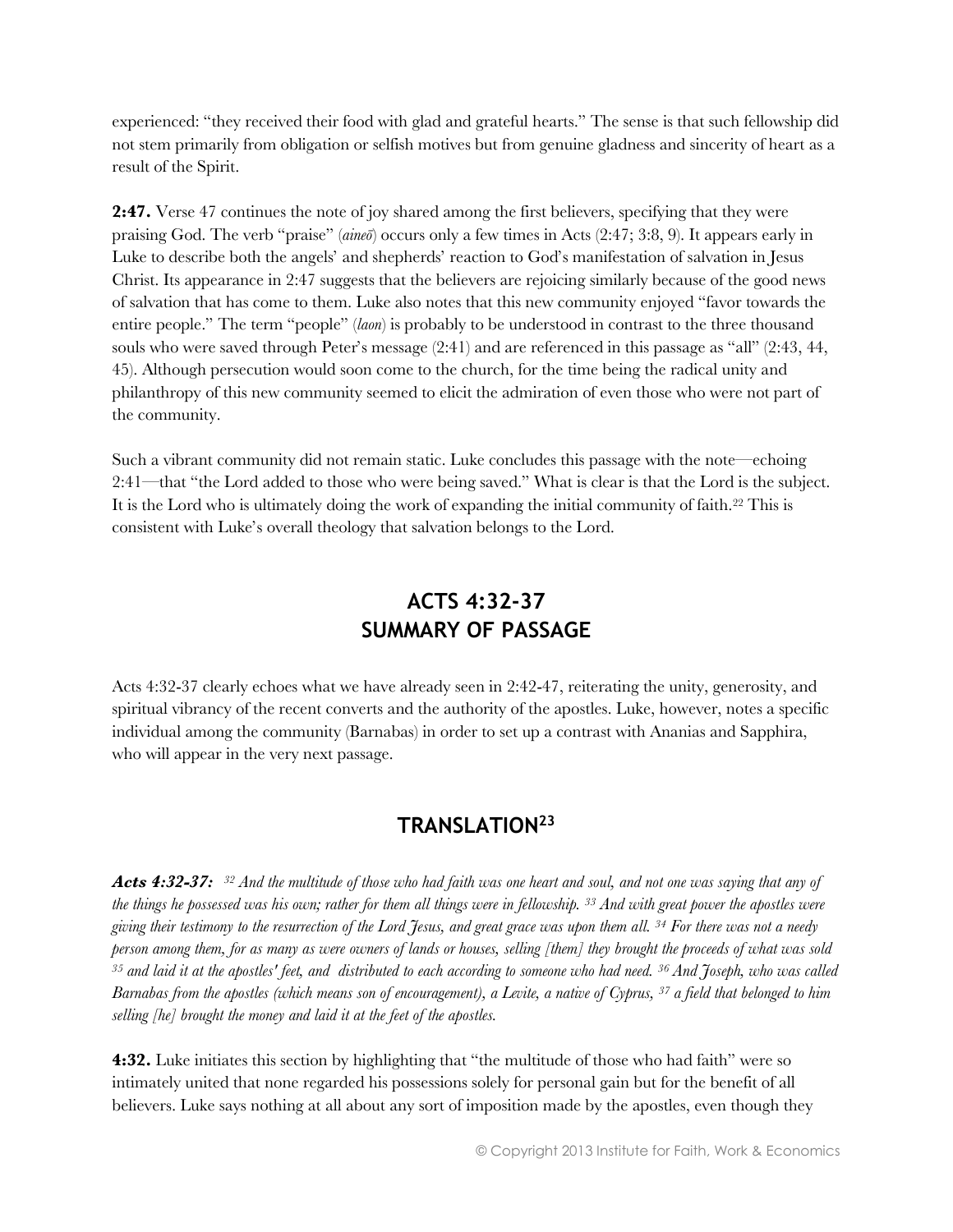had great authority among the believers; nor does Luke suggest that all gave up either their personal property or their right to personal property. Rather, he simply expresses their disposition, which he then substantiates in the verses that follow.

What is extraordinary is that the "multitude" (*phēthous*) of believers had this generous disposition.<sup>24</sup> Without blunting the force of this reality, we should note that this passage follows on the heels of the church's first experience of persecution (4:1-22). It appears that Peter's arrest resulted only in more earnest prayer and boldness (4:23-31). Under such persecution it is natural for those who share in a common faith to band together and share "everything in fellowship" (*hapanta koina*),<sup>25</sup> an obvious echo of 2:44. Whether our focus is on the supernatural or circumstantial reasons for such unity, Luke's point is clear and emphatic: those with faith were extraordinarily united in heart and soul, as expressed in a liberality that freed each person from materialism to compassion.

**4:33.** Again we are reminded of the apostles' pivotal role in the growing Christian community. The focus of their "testimony" (*marturion*) was "the resurrection of the Lord Jesus Christ" (see 2:31; 4:2). This is a reminder that the church was born out of conviction in the historicity of Christ's resurrection. But Luke also specifies the nature of the apostles' witness. Their testimony was not like a contemporary intellectual argument for the reality of the resurrection. Rather, we are told that "with great power" (*dunamei megalē*) the apostles were giving testimony. "Great power" is not only suggestive of miracles like the healing of the cripple described in 3:1-10. It is also a reference to the great power exerted by God in raising Jesus from the dead. The "great power" is resurrection power which bore witness to the reality of the resurrection itself.

Continuing with the theme of unity, Luke writes that "great grace was upon them all." The repetition of "great" (*megalē*) certainly is intentional, indicating that such grace was akin to "great power." "Grace" (*charis*) is often understood as "favor," and this sense is likely included here; but the epistles make clear that "grace" also refers to power for perseverance.<sup>26</sup> This sense seems fitting in this context, given the first believers had just experienced persecution. Finally, the emphasis is that none in the community was excluded from experiencing this extraordinary outpouring of power and favor. Luke again is careful to note that "all" (*pantas*) received such grace. Luke's point is that everyone in the congregation received not only every necessary material good as each needed but also every good spiritual gift. Although analyses of the first Christian community often point out the extraordinary generosity of the wealthier members, Luke emphasizes the extraordinary grace and power experienced by all members of the community. Any attempt to understand the philosophical underpinnings and practices of this community must begin with a proper appreciation for its supernatural character, which Luke is intentional to highlight again and again. Apparently Luke wants to leave no room for misunderstanding: these first believers were freed from unduly materialistic concerns because they had come to witness, experience, and believe in a person and reality that transcended the here and now.

**4:34-35.** These verses show a practical demonstration of the grace which all the believers had experienced. The proclamation of Jesus' resurrection resulted in a notable increase in philanthropy. None among them had any need, because those who had lands and homes sold them and brought the proceeds to the apostles who, in turn, gave to those in need.27 As we observed in 2:45, the imperfect form of all the verbs indicates that such selling and sharing was progressive as the community became more aware of one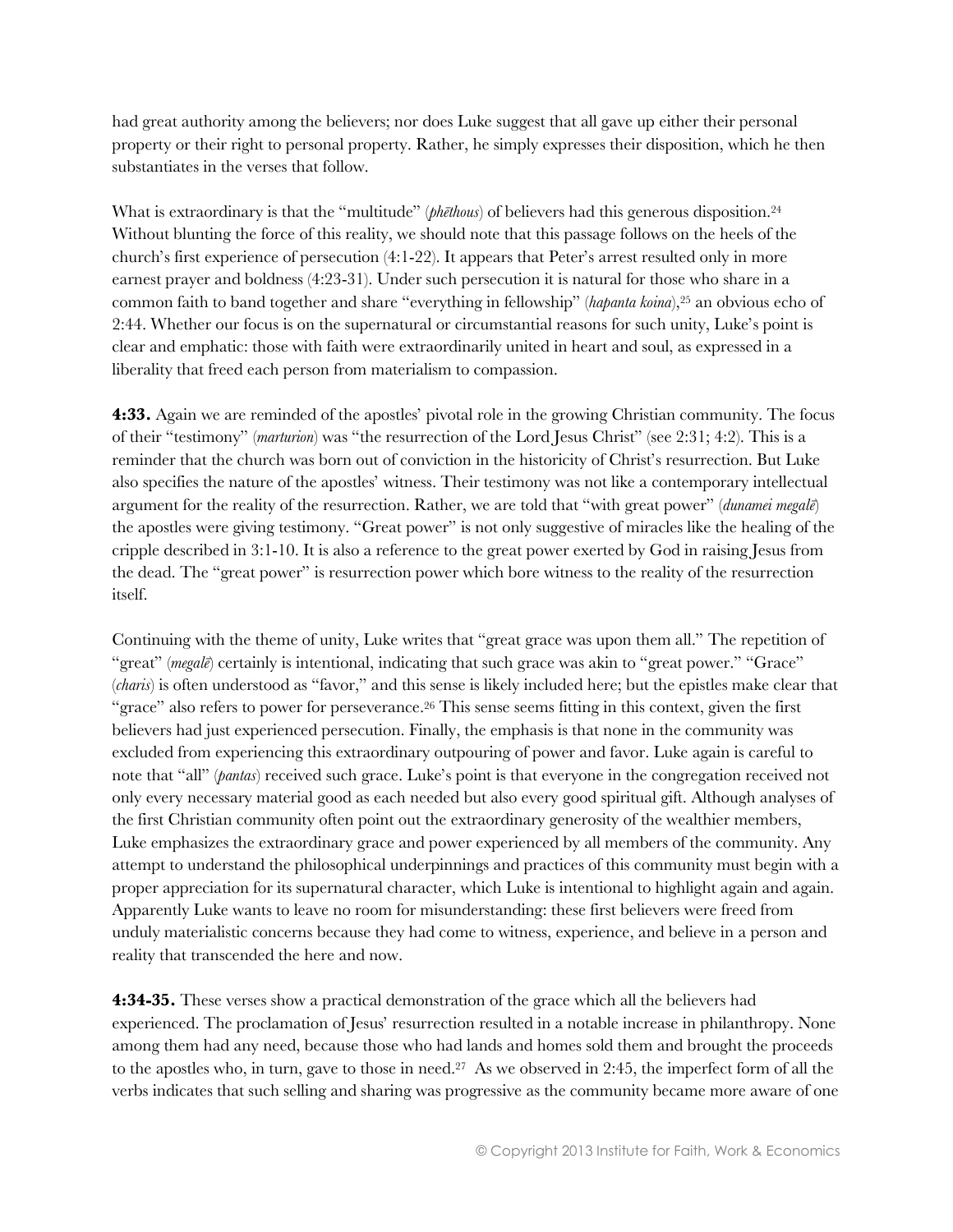another's needs. Their possessions were not entirely forfeited in a matter of a day and then redistributed by the powers that be. In addition, we should observe that the proceeds from the sales were entrusted to the apostles to use however they deemed most fitting, analogous to how church members entrust elders and pastors with the appropriate use of offerings. There is no suggestion that wealthy believers were forced or pressured to give up or sell their possessions. Rather, it appears that each gave of his own accord in response to the gospel message and its confirmations through the work of the apostles.

The specification "feet of the apostles" reiterates the authority of the apostles in this community, which is further highlighted by their right to decide who gets what.<sup>28</sup> What is truly extraordinary was the freedom and gladness with which the wealthy believers gave of their possessions. Although their motivation is not detailed for us, the context up to now makes clear that it was both the proclamation of salvation and the outpouring of the Spirit that resulted in both a conviction and a desire to give what they had to build up God's own household. A myriad of factors help us to understand the impetus behind such liberality, including an overwhelming experience of generosity from God resulting in generosity toward others; the belief that this life is temporary; and the conviction that one's ultimate security is found not in one's possessions but in God. In summary, it was nothing less than a radically new gospel-worldview that resulted in such free giving. The "greatness" of God's power and grace upon them highlighted in 4:33 was more than a private internal quality; it revealed itself in the incredible generosity of those with great possessions.<sup>29</sup> It is important to recognize their free generosity in order to avoid misunderstanding the phrase "feet of the apostles." While the apostles clearly filled an authoritative role within the community, their authority did not remove or impinge on the believers' right to own property and to use it according to each person's discretion.

**4:36-37.** Among the believers was a man by the name of Joseph, referred to by the apostles as Barnabas, who embodied—even exemplified—the process of selling personal possessions and laying the proceeds at the feet of the apostles. While details about him are scarce, something extraordinary about this individual earned him the apostles' praise as a "son of encouragement."<sup>30</sup> Implicit is the idea that Barnabas generously and joyfully gave the apostles all the proceeds from selling his field, setting the stage for the narrative concerning Ananias and Sapphira.

The name Barnabas, which means *son of encouragement,* supports our thesis that giving was a voluntary and joyful response to one's personal conviction of the gospel. If the apostles had imposed the sale and distribution of personal property, it would be difficult to understand why the apostles and the community of faith were encouraged by Barnabas. No citizen or person in authority is encouraged by the fact that an individual has paid his taxes; doing so simply fulfills what is required by the state. Inspiration and appreciation arise when a person gives generously and nobly of his own accord without any external instigation or coercion.

# **ACTS 5:1-11 SUMMARY OF PASSAGE**

F. F. Bruce aptly notes: "The story of Ananias is to the book of Acts what the story of Achan is to the book of Joshua. In both narratives an act of deceit interrupts the victorious progress of the people of God."<sup>31</sup>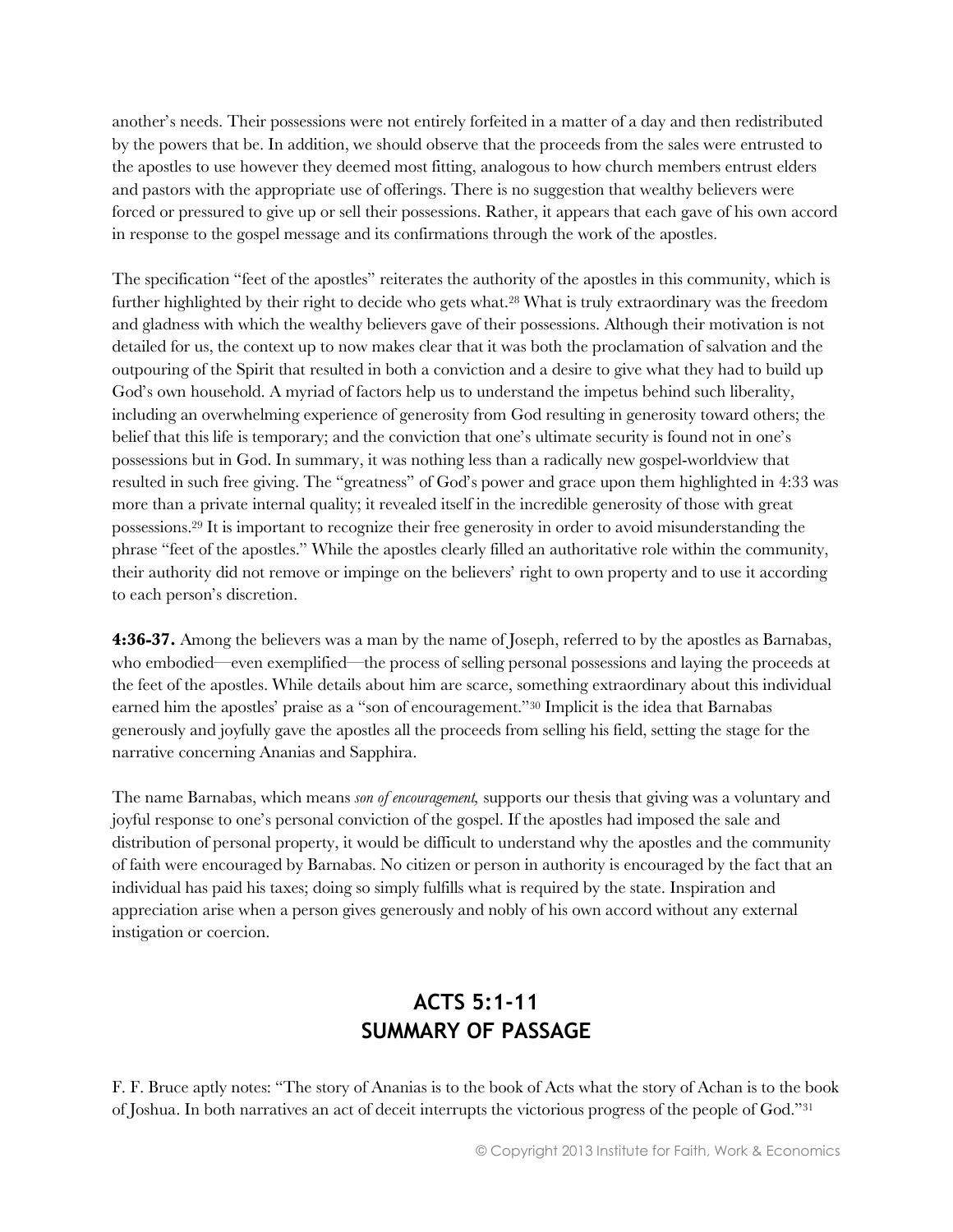At this point in Luke's narrative, Ananias and Sapphira are introduced as a stark contrast to Barnabas. Luke makes clear that the sin of the couple is not greed but deceit. They were condemned for attempting to lie to the Holy Spirit by presenting themselves as more generous than they were. Luke makes equally clear that Peter was able to discern their scheme. Finally, Luke emphasizes the condemnation that fell upon this husband and wife and the ensuing fear that fell upon the entire community.<sup>32</sup>

## **TRANSLATION<sup>33</sup>**

*Acts 5:1-11: <sup>1</sup>But a certain man named Ananias with Sapphira, his wife, sold property, <sup>2</sup> and he kept back for himself some of the proceeds—indeed, his wife knowing—and bringing only a part laid it at the feet of the apostles. <sup>3</sup> But Peter said, "Ananias, why has Satan filled your heart to lie against the Holy Spirit and to keep back for yourself part of the proceeds of the land? <sup>4</sup> While it remained unsold, did it not remain yours? And after it was sold, was it not in your authority? Why did you contrive this deed in your heart? You have not lied to men but to God." <sup>5</sup> Hearing these words, Ananias fell down and died, and great fear came upon all who heard. <sup>6</sup> And rising the young men wrapped him up and, carrying him out, buried him. <sup>7</sup> After an interval of about three hours his wife came not knowing of what had happened. <sup>8</sup> And Peter said to her, "Tell me whether you sold the land for so much." And she said, "Yes, for so much." <sup>9</sup> And Peter said to her, "How is it that you conspired to test the Spirit of the Lord? Behold, the feet of those who buried your husband are at the door and they will also carry you out." <sup>10</sup> Immediately she fell down at his feet and died. Entering the young men found her dead and, carrying her out, buried her beside her husband. <sup>11</sup> And great fear came upon the whole church and upon all who heard of these things.*

**5:1-2.** From the outset Ananias is introduced with a degree of suspicion by the use of the term "certain" (*tis*) versus the plain introduction of Barnabas.<sup>34</sup> Like Barnabas, this man and his wife Sapphira sold property; unlike Barnabas, who brought all the proceeds from selling his land, this couple kept a portion of the proceeds and gave the apostles the remaining amount. Luke notes that Ananias did this with the full knowledge of his wife, although it is not yet clear whether it was with her full consent. The implicit malefaction was not that the couple decided to keep a portion of the sale (see 5:4) but that they sought to appear more generous than they were, by laying before the apostles the supposed full amount.<sup>35</sup> The verb "kept back" (*enosphisato*) is used of Achan's deceitful act of stealing some spoils of Jericho despite God's command to devote all of Jericho to destruction (Joshua 7:1). In general it is a verb associated with fraud, pilfering, and embezzling; its occurrence here therefore highlights Ananias' deceptive motivation.

**5:3-4.** Peter's response points to not only his authority but also his unique spiritual endowment. He knows what Ananias has done, and he recognizes its spiritual root. Peter observes that Satan had filled Ananias' heart to lie against the Holy Spirit by keeping a portion of the proceeds. That Satan "filled" (*eplērōsen*) the heart of Ananias stands in contrast to the Spirit who "filled" (*eplērōsen*) the first believers (2:2). Here is the fundamental contrast between Barnabas and Ananias. The contrast is key to understanding Luke's different assessments of their offerings. The former is not commended for obeying some external imposition but for giving joyfully as an overflow of being filled with the Spirit. The latter is not condemned for violating some external imposition but for giving deceptively as an overflow of being filled with Satan. In short, the two are neither commended nor condemned on the basis of submission to any requirement set by the apostles.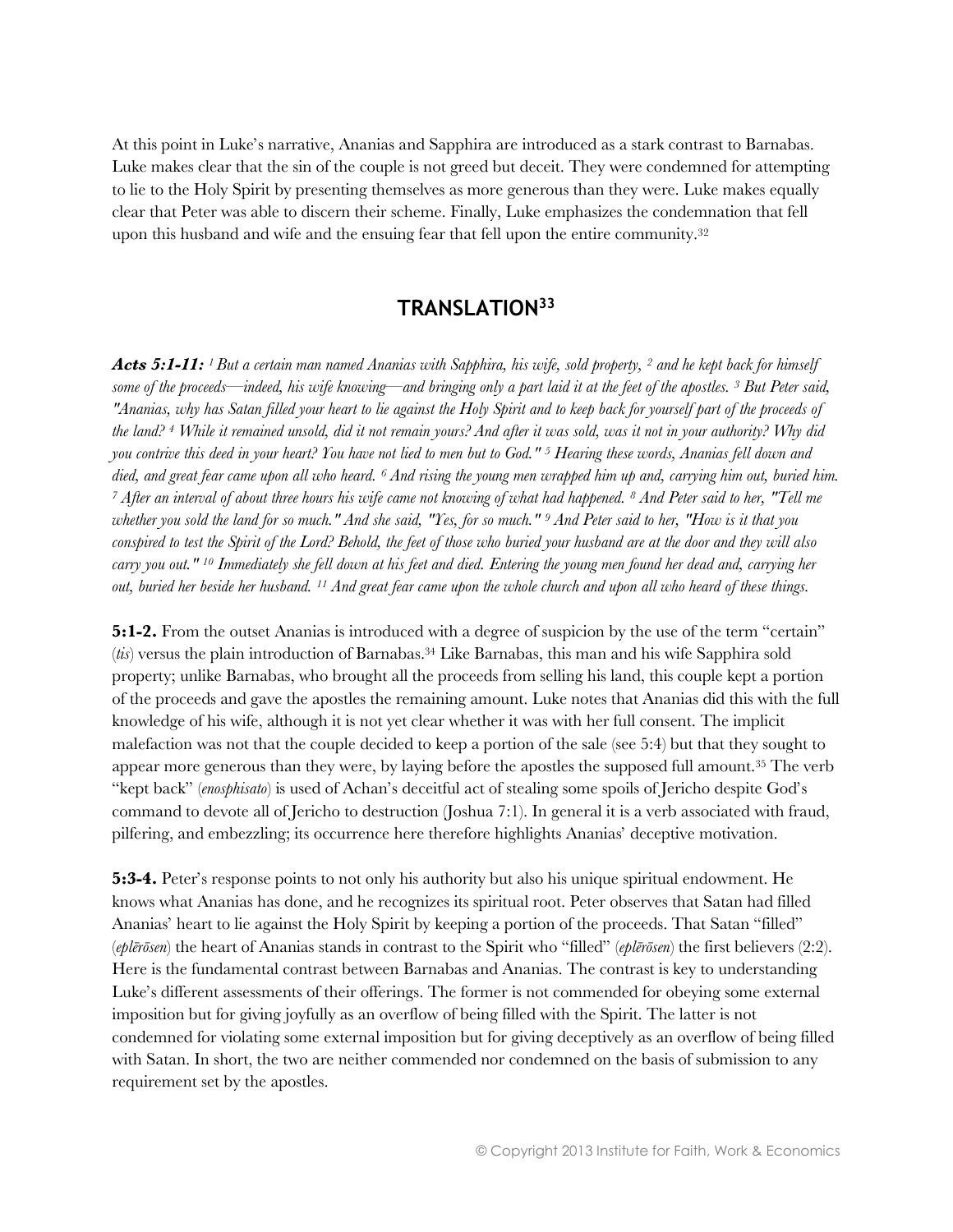All the same, it is clear that Ananias is not free from blame. Ananias' fault is accented in verse 4, where Peter appears to reason with him. Peter observes that the property and the proceeds were always "yours" (*soi*) and "in your authority" (*en tē sē exousia*). Here we have the clearest announcement concerning Christian charity in the early church. Giving was not compulsory; rather, each believer maintained the right to determine how to use his possessions and gains to help those in need. The use of the interrogative particle *ouki* at the beginning of 5:4 furthers the point. The obvious answer is that Ananias was free to do whatever he pleased with his property and the proceeds. The sin in view was the desire to deceive the apostles into thinking that Ananias too merited the title "son of encouragement."<sup>36</sup> There is absolutely no suggestion that Ananias was guilty of failing to give or to surrender his right to personal property.

Verse 4 concludes with the words, "You have not lied to men but to God." Peter's declaration reiterates that God was to be the focus of the Christian community. Giving among the members was to be motivated by the experience of God's Spirit and for the purpose of pleasing him. Ananias is condemned not for keeping a portion of the sale but for failing to make God the motivation and goal of his giving.

**5:5-6.** Verse 5 begins with a present participle, vividly conveying how divine judgment was drawing closer as Peter's words fell upon Ananias. The verb "died" (*exepsuxen*) occurs only a few times in the NT, twice in this passage and once in Acts 12:23 describing Herod's death. The verb seems reserved for the death of a wicked person. The instantaneous and otherwise mysterious nature of Ananias' death is intended to connect his death with his sin. Luke leaves no room to interpret his death as something inexplicable or coincidental. The sudden judgment conveys God's zeal to maintain the sanctity of the community and his sovereign judgment over all. Nothing is hidden from his sight, and no deed will go unnoticed.<sup>37</sup>

Luke also notes that "great fear came upon all who heard." The judgment on Ananias was intended to have not only an individual impact but a corporate one as well. Similar to the grace that fell upon all (4:33), the judgment was meant to underscore both apostolic authority and God's holy presence. The hastiness and the absence of any family make the burial somewhat unusual. The burial suggests the community's intent to cast out evil from their presence as quickly as possible (see Deut 13:5). That is, the desire to keep the community pure outweighed the need to observe proper burial rites. Such a communal motivation to please God rather than man displays the opposite of Ananias' heart and reiterates the fundamental ethos prevalent among the first believers. Whether the matter at hand involved voluntary giving or disregarding proper burial protocol, the basic quality we see in this community is its awe of and reverence toward God.

**5:7-8.** Sapphira arrives on the scene after about three hours "not knowing" (*mē eiduia*) of her husband's death.<sup>38</sup> Thus the opportunity is given to her to respond to Peter without bias. Peter's inquiry is intentionally plain and simple. It allows for only yes or no. Peter asks whether the amount Ananias brought equals the amount which he received for the land sold. With life-or-death judgment in the balance, Peter does not want to allow for any misunderstanding. He gives Sapphira the opportunity to come clean. Sapphira, however, fails abysmally. She responds with equal directness, "Yes, for so much." The exchange shows that Ananias and Sapphira's sin was not failure to abide by an apostolic code that required the forfeiture of private property and the sale of personal assets. Rather, their sin was the attempt to appear more generous than they were.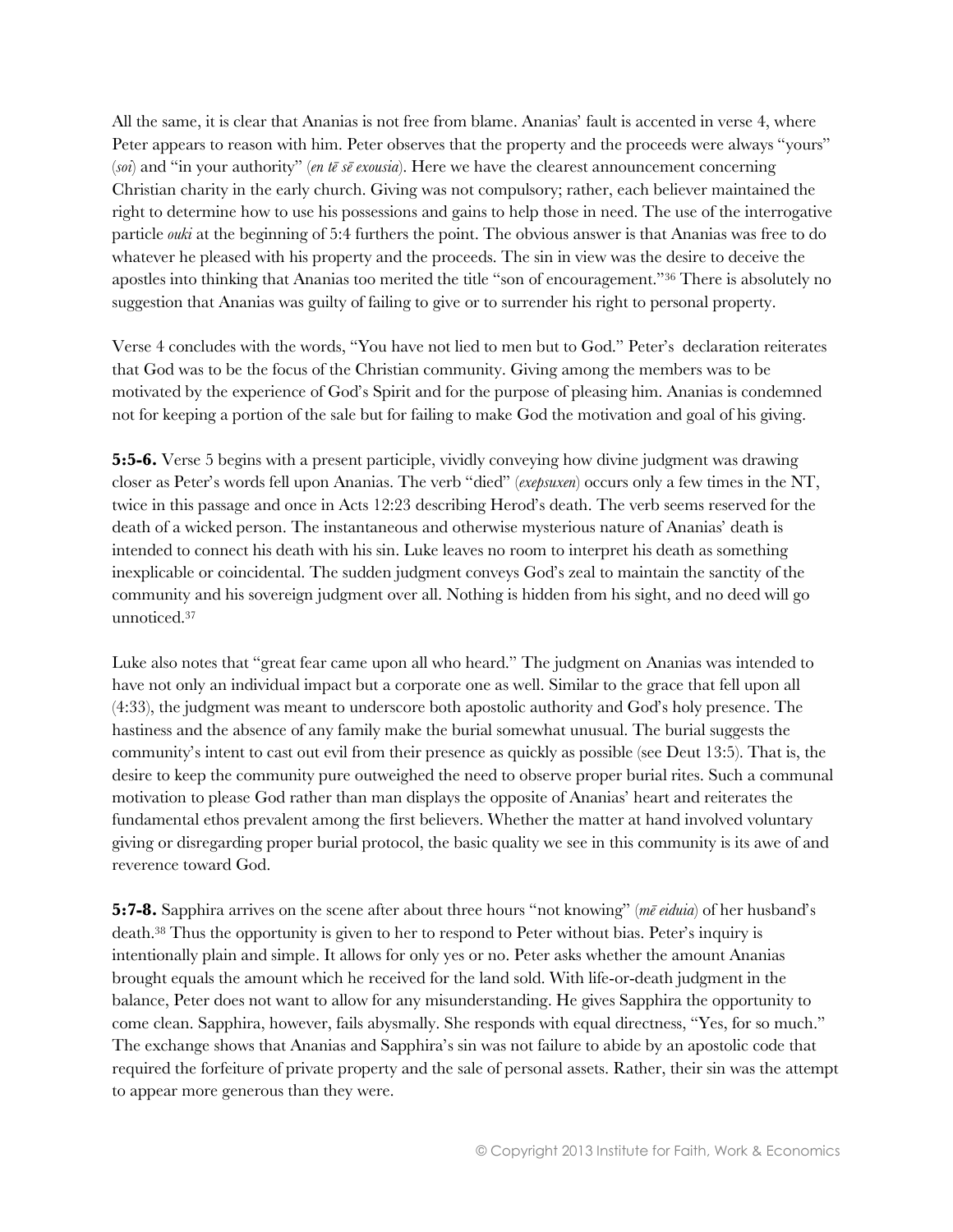**5:9-10.** Peter responds by drawing attention to the Spirit of the Lord. Revealing his knowledge of their scheme through the use of the verb "conspired" (*sunephōnēthē*), he asks why she chose to "test" (*peirasai*) the Spirit. The latter verb occurs regularly in Acts (5:9; 9:26; 15:10; 16:6-8; 24:5-8) and is reminiscent of how Israel tested the Lord in the wilderness (Exod 17:2). The force of the verb includes ingratitude and pride. Why did the couple reject God's grace and call to righteousness by acting deceitfully? Did they really suppose they could deceive the Spirit? Peter's question is clearly rhetorical, showing up the folly of their plot to appear more generous than they were.

Peter not only discloses his knowledge of their fraud but also declares that the judgment that fell on Ananias is about to fall on Sapphira. The reference to "the feet (*hoi podes*) of those who buried your husband" echoes Isaiah 59:7, which conveys a sense of readiness to act. The fact that God's judgment is not isolated to Ananias emphasizes the universality of God's judgment on all who attempt to lie to the Spirit. What is evident in verse 9 is that the sin in question was lying to the Spirit, rather than lack of conformity to any apostolic requirement to surrender personal property.

Verse 10 is an obvious echo of verses 5-6. Like Ananias, Sapphira immediately falls to the ground and dies. The young men enter, find her dead, carry her out, and bury her next to her husband. The only difference is that there is no mention of wrapping Sapphira's body, which was common in Jewish custom. Sapphira's death and burial bring to closure God's judgment on the entire household for seeking to deceive God.

**5:11.** The passage concludes with Luke noting that fear came upon not only the "whole church" but upon "all who heard of these things," presumably those outside the church.<sup>39</sup> "Great fear" (*phobos megas*) is an obvious echo of 5:5. It also recalls 2:43a, where "fear came upon every soul" as the apostles performed many signs and wonders. In both cases there was a sense of awe in response to apostolic authority and the tangible manifestations of God's power.<sup>40</sup> This is also the first of many occurrences of the term "church" (*ekklēsia*) in Acts. While the uses of the word are not identical, here the word communicates that a distinct community has emerged. Such a community has heard the gospel through the apostles, has responded in faith, and is united by a common fear and awe of the God who has revealed himself in Jesus Christ. The imperative aspect of the Christian life, which clearly includes the generous giving of one's possessions for the sake of those who have less, is to be understood as a joyful response to God's good news of salvation through Jesus Christ, a life lived before and empowered by the Spirit of Christ.

#### **CONCLUSION**

In each of the above passages in Acts, it is clear that all "sharing was voluntary, not compulsory."<sup>41</sup> Bock observes: "Acts 5:4 makes clear that such a donation was not required, in contrast to the requirement at Qumran among the Essenes."<sup>42</sup> The term "voluntary" should not be taken to mean that giving is not expected of Christians. Generosity is a concrete mark of one's allegiance to Christ's Kingdom. Nevertheless, nowhere in the passages above is there the slightest suggestion that the apostles required believers to give up personal property and sell all their possessions for the good of the greater community. Peter's questions to Ananias and Sapphira make this especially clear. Derek Thomas comments: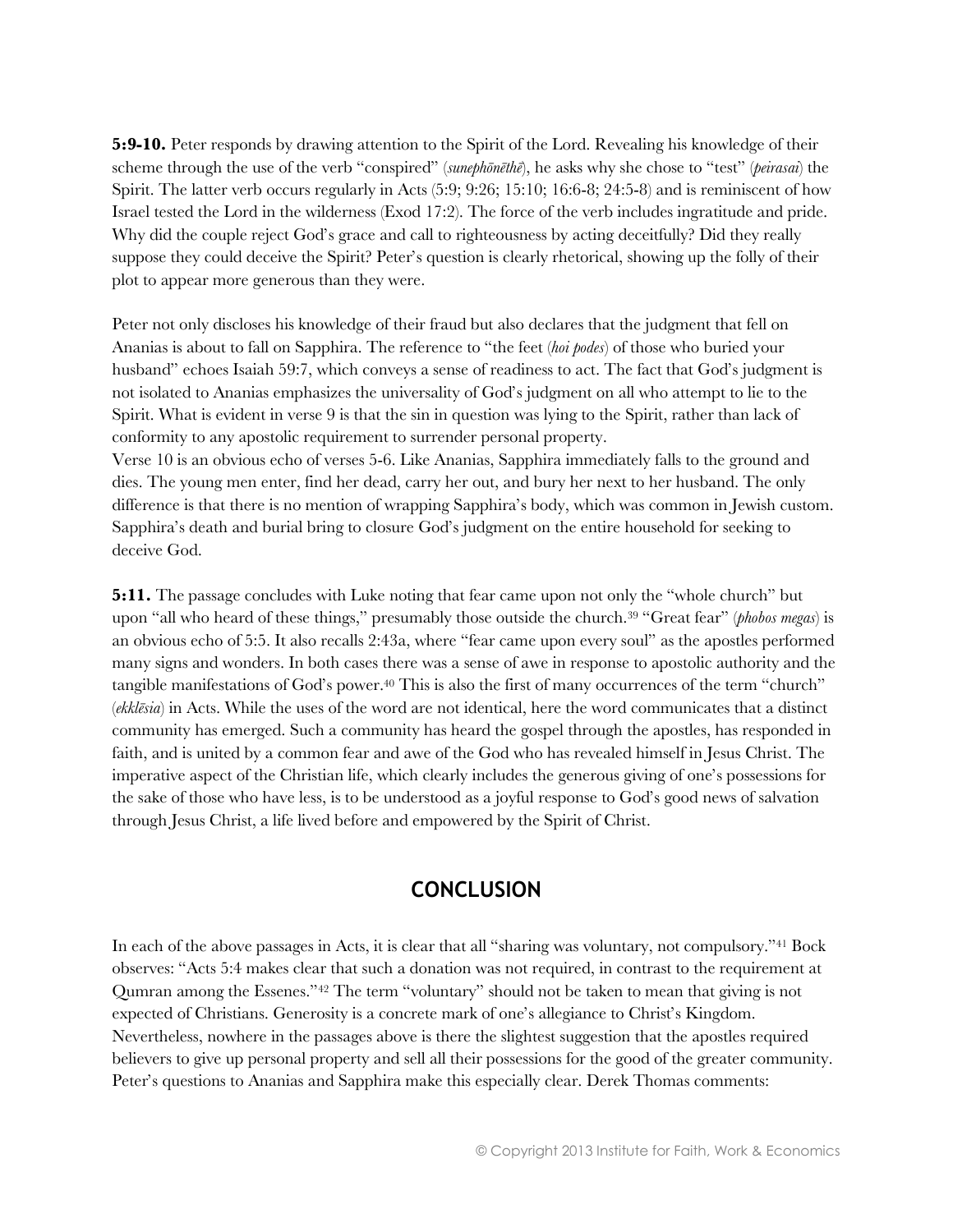The Jerusalem community of brothers in Christ engaged in something different. Theirs was a voluntary, not an enforced, compliance. Nor did the Jerusalem community suggest anything unworthy about private ownership. When Barnabas, for example, sold a field, it is described as one "that belonged to him" (Acts 4:37). What these Christians practiced was not a primitive form of communism but a generosity of heart toward the needs of those whom they regarded as brothers and sisters in Christ. They were putting into practice what Paul would eventually summarize as the need to do good to all, "especially to those who are of the household of faith" (Gal. 6:10).<sup>43</sup>

The above passages certainly suggest that believers will be extraordinarily generous with their possessions, but the power behind such acts of kindness is nothing other than the gospel as it is confirmed by the Spirit.

Paul Jeon serves as Senior Research Fellow at the Institute for Faith, Work & Economics. He is also the current minister of NewCity in Northern Virginia and teaches New Testament at Reformed Theological Seminary.

All translations are original and seek to be as literal as possible in order to reflect the rhetoric and unique literary features of the text. Any significant textual and linguistic points are reflected in the translation. For textual comments, see F. F. Bruce, *The Acts of the Apostles* (Oxford: Clarendon, 1990), 72.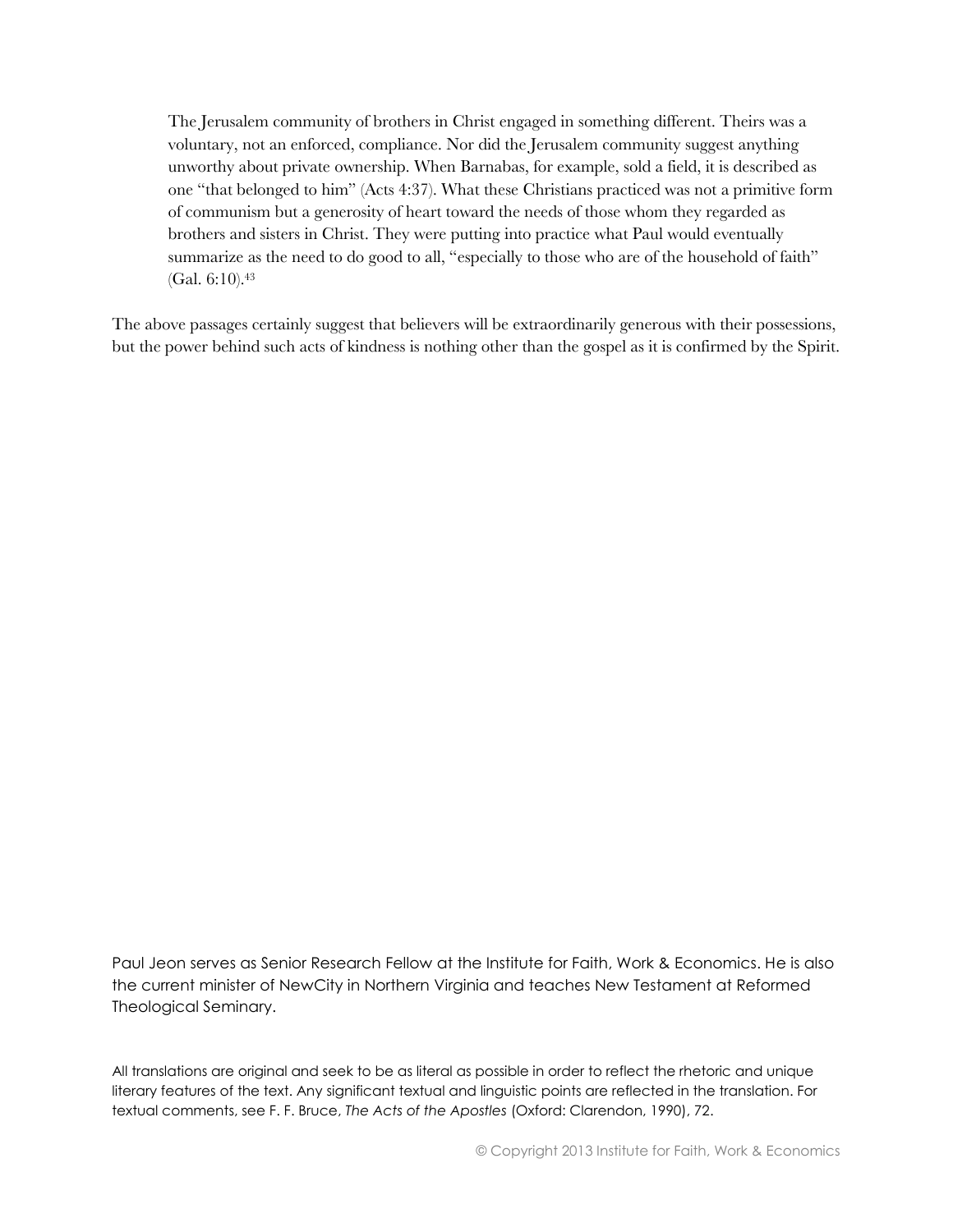1. Two additional problems with such a position are: (1) It fails to take seriously the inherent problems of moving from a descriptive text to a prescriptive principle. Thus, even if Acts 2—5 describes a primitive form of collectivism, it does not mean that such collectivism should be prescribed for all churches for all generations. If this were the case, we should find blatant examples of such prescriptions in at least some of the NT epistles. (2) It commits the error of anachronism by confusing the philosophical underpinnings and historical circumstances of collectivism with the motivations and practices of the first Christians. 2. The immediate context of Acts 2:41-47 is:

- 2:1-47 The Day of Pentecost
- 2:1-4 The Descent of the Spirit
- 2:5-13 The Crowd's Amazement
- 2:14-36 Peter's Address
- 2:37-40 The Call to Repentance
- 2:41-47 The First Christian Community

The outline shows that the Christian community is the product of the Spirit and the embodiment of true repentance in response to the proclamation of the gospel. That is, the new community is not ultimately or primarily the effort of people but is the supernatural work of the Spirit. Similarly, its underlying ideology is nothing other than the gospel. The first Christian church reflects a community filled with the Spirit of Christ and convicted by the gospel.

3. John B. Polhill, *Acts* (Nashville: Broadman, 1992), 122.

4. All translations are original and seek to be as literal as possible in order to reflect the rhetoric and unique literary features of the text. Any significant textual and linguistic points are reflected in the translation. For textual comments, see F. F. Bruce, *The Acts of the Apostles* (Oxford: Clarendon, 1990), 72.

5. Derek W. H. Thomas, *Acts* (Phillipsburg: P&R, 2011) 54: "It is a church characterized by several things in particular, but it was their sense of common purpose and identity that is especially notable." Mikeal C. Parsons, *Acts* (2008) 48: "These four elements characterize the life of the Spirit."

6. Howard I. Marshall, *Acts of the Apostles: An Introduction and Commentary* (Grand Rapids: Eerdmans, 1980) 88: "These are generally regarded as four separate things, but a case can be made out that they are in fact the four elements which characterized a Christian gathering in the early church." Cf. Ben Witherington, *The Acts of the Apostles: A Socio-Rhetorical Commentary* (Grand Rapids: Paternoster, 1998) who asserts that "only two things are really mentioned here, teaching and *koinōnia*, with the latter further defined as involving the breaking of bread and prayer" (160).

7. I do not think it is necessary to speculate on the precise content of this "teaching," for it does not appear to be Luke's concern. Nevertheless, Thomas is right to take Peter's sermon (Acts 2:17-36) as the likely content, which focused both on Jesus as "the Christ" and Jesus as "the Lord" (*Acts*, 56). Thomas also offers an interesting application from the phrase "the teachings of the apostles": "'Apostolic' teaching consists in more than just citing what the Bible says, and we must assume that Luke's summary statement that the church continued in the 'teaching' means that they began to formulate into statements of orthodoxy 'Jesus Christ is Lord' and 'Christ died *for* me'" (ibid., 57).

8. See Bruce, *Acts of the Apostles*, 73.

9. BDAG. This comports with Luke's presentation of Jesus' teaching on wealth, which uprooted one of the most prevalent models of friendship in antiquity. A patron-client relationship was common, where the patron provided an asset to a client, and the client reciprocated with loyalty and expressions of honor; in short, the client became a debtor to the patron. In such a relationship it is easy to see many opportunities for abuse and exploitation. Instead of conforming to such a system, Jesus' followers were to give freely without any expectation of return. Hence the famous refrain in the Lord's Prayer: "And forgive us our sins, for we ourselves forgive everyone indebted to us" (Luke 11:4). "Debt" is not to be understood in an unduly spiritual sense. Jesus exhorts his disciples to forgive debts much in the way family members would do for one another versus lending for the purpose of control and recognition. See Paul J. Achtemeier, Joel B. Green,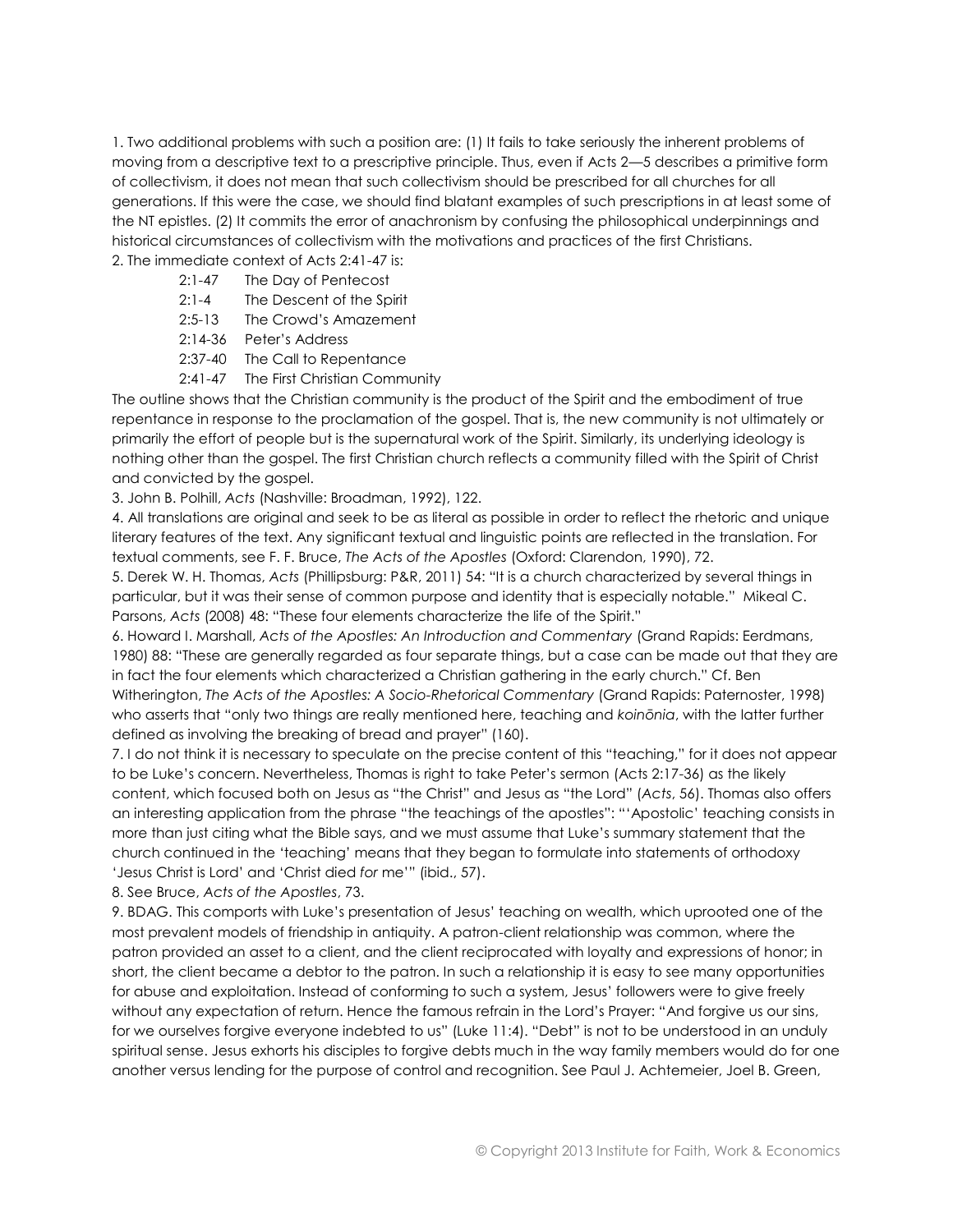Marianne Meye Thompson, *Introducing the New Testament: Its Literature and Theology* (Grand Rapids: Eerdmans, 2001), 171-73.

10. See Marshall, *Acts*, 89; Bruce, *Acts of the Apostles*, 73; Parsons, *Acts*, 49.

11. See David Peterson, *The Acts of the Apostles* (Grand Rapids: Eerdmans, 2009), 161.

12. See Witherington, *Acts of the Apostles*, 160-61.

13. See Thomas, *Acts*, 61: "When in Acts 20:7, the Christians in Troas met 'on the first day of the week' in order to 'break bread,' it is tempting to think that this is an allusion specifically to the Lord's Supper. But when Paul had spoken until after midnight and Eutychus had fallen to his death, Paul, after bringing Eutychus back to life, paused to break bread. This was surely a reference to more than just the Lord's Supper, since he then recommenced speaking until daylight came!"

14. See also Thomas, ibid., 62, who suggests set prayers were used but notes that Luke may simply be noting that the new believers were regularly engaged in prayer.

15. ibid, 64.

16. Bruce, *Acts of the Apostles*, 74: "And just as the miracles of Jesus when he was on earth were 'signs' of the kingdom of God, those performed through his apostles partook of the same character (cf. 3:6)." Parsons, *Acts*, 48: "In 2:43, the teaching of the apostles is linked with the signs and wonders that they performed, recalling the opening verse of this narrative, which itself recalled the 'first book' which recorded all that Jesus began 'to do and to teach' (1:1). The authority of the apostles . . . stands in the prophetic tradition of Moses and the prophet like Moses, Jesus, and fills the believers with reverent awe."

17. Witherington, *Acts*, 161: "The intent of using the phrase is to say something about the unity or togetherness of the early Christians, even if its precise translation may be debated."

18. D. L. Mealand, "Community of Goods and Utopian Allusions in Acts II-IV," *Journal of Theological Studies*  28 (1977): 96-99.

19. Bruce, *Acts of the Apostles*, 74. The motivation here did not stem from a misguided view of Christ's imminent return but from a concern for the communal needs: the motivation was not eschatological but communal.

20. Bock, *Acts*, 152.

21. ibid., 153.

22. Thomas, *Acts of the Apostles*, 64: "All the success the church enjoyed was due to the Lord's blessing. No part of it, in the end, can be attributed to human involvement. There was no synergism or cooperation, either individually or collectively. It was the Lord who added to their number, because 'salvation belongs to the Lord' (Jonah 2:9)." Bruce, *Acts of the Apostles*, 75: "It is the Lord's prerogative to add new members to his own community; it is the joyful prerogative to existing members to welcome to their fellowship those whom he has accepted."

23. See n. 4.

24. Marshall, *Acts*, 115: "The choice of word (*company*) reflects the growth in size of the Christian group." 25. On the translation "fellowship" for *koina*, see my comments on 2:44.

26. James R. Harrison, *Paul's Language of Grace in its Graeco-Roman Context* (Tübingen: Mohr Siebeck, 2003), 243; John Nolland, "Grace as Power," *Novum Testamentum* 28 (1986): 26-31.

27. In passing it is worth noting that one mark of this new community was a profound concern to make sure none in the community suffered from want. This resonates with one of Luke's main concerns in Luke-Acts to tie discipleship with a concern for the poor and marginalized. In the Gospel of Luke the sharing of material possessions was closely tied to social relations. To share freely without any expectation was to treat them as family, whereas to do otherwise was to treat them as outside one's inner circle. Thus, when the rich ruler refused to see what he had and give to the poor, he was making both an economic and a social statement. By choosing his wealth over welfare, he made clear that his desire was not to partake in the work of God in Christ Jesus whose salvific purpose included exalting the lowly and satisfying the hungry with every good thing (1:52-53). For this reason the Pharisees and scribes are condemned for their acts of greed (11:39-41; 20:46-47) and the rich man who disregarded the beggar Lazarus finds himself in Hades (16:19-31).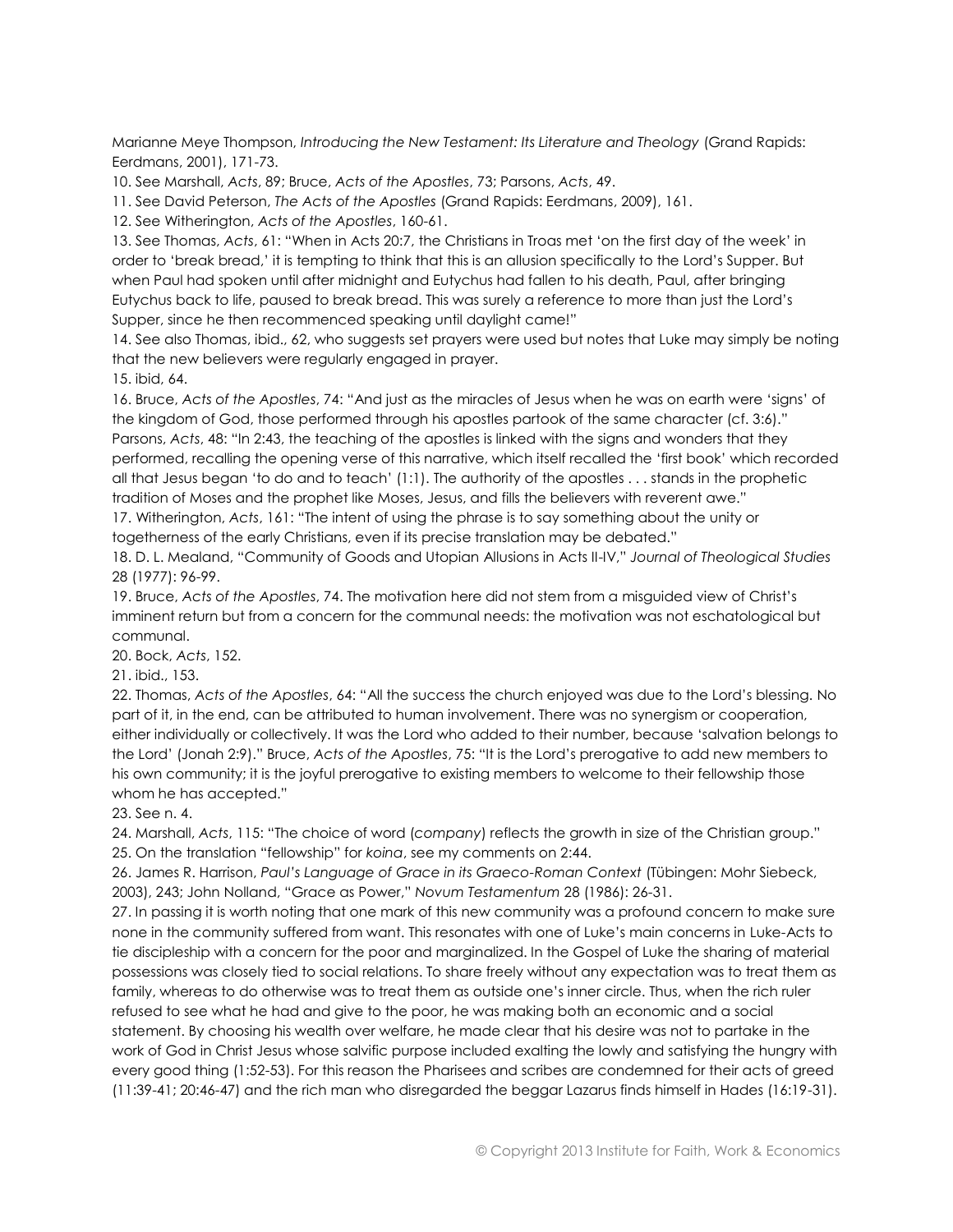The free and generous sharing of one's possessions was a clear marker of true allegiance to the cause of Christ's Kingdom.

28. Parsons, *Acts*, 73: "To assume the posture of being at another's feet is a gesture of submission in the OT. . . . Luke also employs this language of being at another's feet as a symbol of submission. . . . So here in 4:35, laying the proceeds at the apostles' feet is more than just a way of taking care of an administrative detail; it is a symbolic gesture of submission to apostolic authority."

29. Bruce, *Acts of the Apostles*, 101, n. 55: "The grace which rested on them all (v. 33) may include divine and human favor, together with a responsive spirit of gratitude (Gk. ca,rij covers all these nuances)." 30. For further discussion on Barnabas, see Parsons, *Acts*, 73-75; S. Brock, "Barnabse: *huios paraklēseōs*," *Journal of Theological Studies* 25 (1974): 93-98; Witherington, *Acts of the Apostles*, 209-10.

31. Bruce, *Acts of the Apostles*, 102.

32. There have been various attempts to debunk the historicity of this account; see, e.g., A. W. F. Blunt, *The Acts of the Apostles* (Oxford: Clarendon, 1922), 153; Joseph Klausner, *From Jesus to Paul*, trans. William F. Stinespring (New York: Macmillan, 1943) 289. Such attempts reflect more of the bias of the interpreter than the improbable veracity of the narrative. Any focus on the historicity or even the morality of this narrative is tangential, given the emphasis here is on "the reality of the Holy Spirit's indwelling presence in the church, together with the solemn practical implications of that fact" (Bruce, *Acts of the Apostles*, 104). 33. See n. 4.

34. The inclusion of this contrasting example with Barnabas also reflects Luke's desire to provide a comprehensive picture of the early church versus the utopia suggested in the previous passages (see Witherington, *Acts of the Apostles*, 157). While the majority were exceedingly generous, there remained a few who—despite their small number—still posed a serious threat to the community's holiness. The contrast is especially ironic given the meaning of the names of Ananias and Sapphira. The first means "the Lord is gracious," the second "beautiful." The passage makes clear that they acted in a manner inconsistent with their names.

35. See my comments below on 5:3-4. Again, the sin in view was not that Ananias chose to keep a portion of the proceeds: verbs 2b ("bringing only a part laid it at the feet of the apostles") should not be misinterpreted as an indictment against Ananias. As our analysis will highlight, Christian giving was not imposed by the apostles. Rather, the sin was that Ananias sought to deceive the apostles by pretending to bring the entire proceeds to the apostles.

36. Bruce, *Acts of the Apostles*, 105-06: "In a situation where those who followed Barnabas' example received high commendation within the group, the social pressure on others to do the same, or rather to appear to do the same, must have been considerable."

37. Bruce views this form of judgment as a possible expression of grace upon Ananias (ibid., 106): "But it may have been an act of mercy as well, if the incident be considered in light of Paul's words about another offender against the believing community: 'deliver this man to Satan for the destruction of the flesh, that his spirit may be saved in the day of the Lord Jesus' (1 Cor. 5:5)."

38. There has been some debate whether this portion of the narrative is fabricated, given that Sapphira arrives three hours later. The assumption is that she would have been informed immediately and would have arrived much sooner. Such an unproven assumption is not reason enough to dismiss this portion of the narrative. As the narrator, Luke has included only details that are important to communicate his overall point of divine judgment and the resulting fear that fell upon the community.

39. If the conjunction *kai* is epexegetical, the sense is, "And great fear came upon the whole church, that is, upon all who heard of these things." Because Luke's focus here is on the church, the interpretation is plausible. Either way, the point is that the fear of God began to spread, particularly among those who now considered themselves followers of Jesus Christ.

40. See Thomas, *Acts of the Apostles*, 64-65, who views the phrase "great fear" as key to understanding the ethos of the first Christian community.

41. Ronald J. Sider, *Rich Christians in an Age of Hunger* (Nashville: W. Publishing Group, 1997), 78.